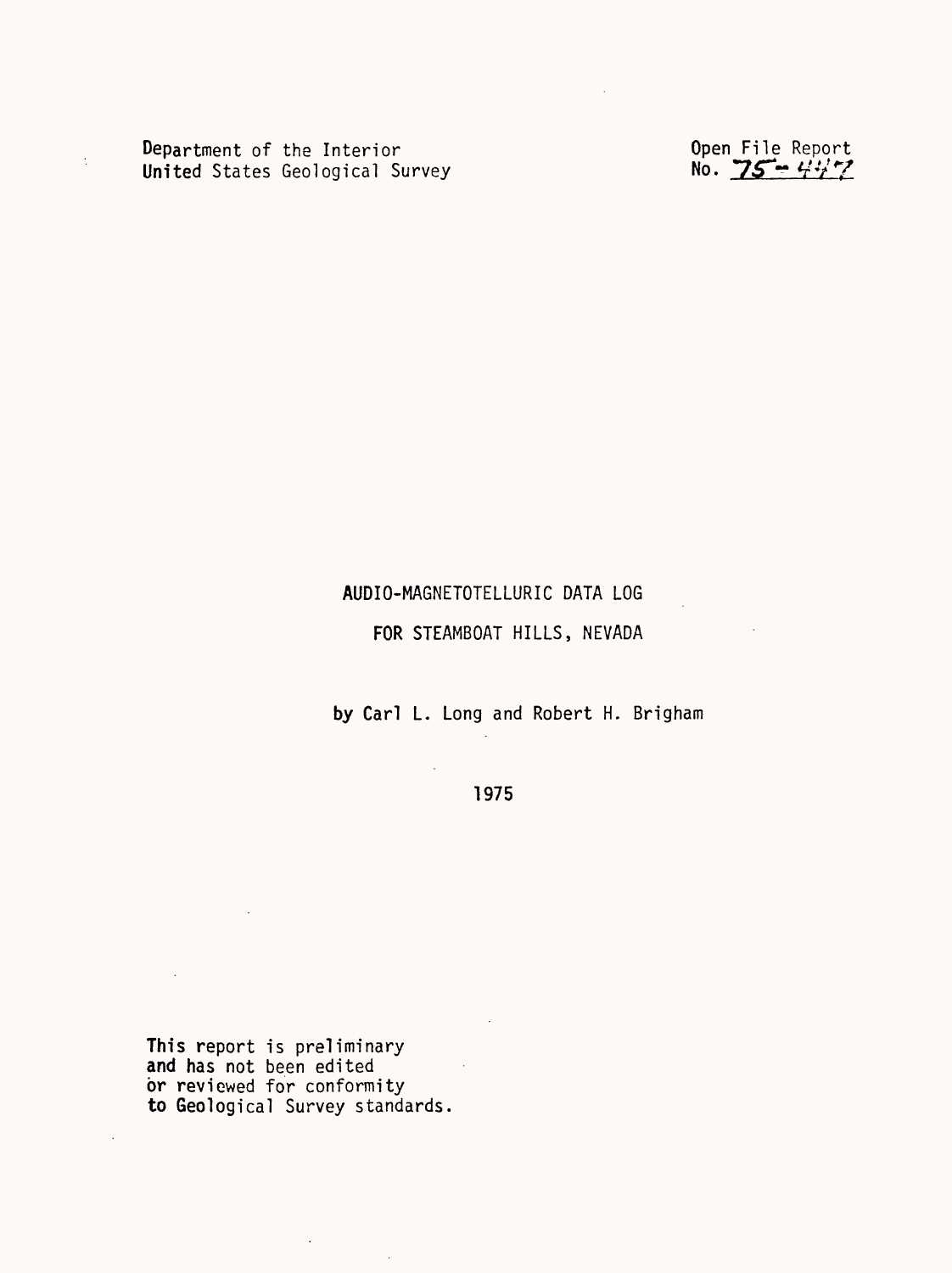## U.S. GEOLOGICAL SURVEY A.M.T. DATA LOG

STEAMBOAT HILLS, **NEVADA** 1975

- $pa =$  observed apparent resistivity in ohm-metres
- $N =$  number of observations

 $\mathbf{E} \mathbf{r} = \text{standard error in } \text{ohm-metres}$ 

 $- =$  no data

"NOTE" - Telluric line orientation indicated with station numbers.

|                                      | FRECHELICY  |               |                          |                     |             |                 |                 |               |                 |               |                          |                      |          |
|--------------------------------------|-------------|---------------|--------------------------|---------------------|-------------|-----------------|-----------------|---------------|-----------------|---------------|--------------------------|----------------------|----------|
| Stä.<br>No.                          |             | 7.5           | 10                       | 14                  | 27          | 76              | 285             | 685           | 1.2K            | 3.3K          | 6.7K                     | 10.2K 16.6K          |          |
| $1_{N5}$                             | pa          | 52/           | 73.6                     | 104.                | 121.        | 139.            | 113.            | $32L$         | 514             | 726 219       |                          | 3.19                 | 9.14     |
|                                      | $\mathbf N$ | 6             | 6                        | $\mathcal{F}$       | 10          | q               | 10              | $\mathcal{A}$ | 7               | 7             | 4                        | 4                    |          |
|                                      | Er          | 16.9          | $17.8^{\circ}$           | 26.7                | 7.11        |                 | $12.5$ 6.47     | (60.5)        | 90 <sub>o</sub> | 4.62          | 7.79                     | .52                  |          |
| lεω                                  | ρа          | 27.           | $ Cl_1 $                 | 90.5                | 75.6        |                 | 90,1121,1814    |               |                 | 433.74221.7   |                          | 15.1                 | 463      |
|                                      | N           | 7             | 5                        | 7                   | $\eta$      | 8               | 10 <sup>°</sup> | 6             |                 | 5             | 8                        | $\bm{\mathcal{A}}$   |          |
|                                      | Er          | 20.0          | 19.1                     | 11.9                | 9.38        | 14.5            | 16.5            | 15.8          | 60.31           | 3.09          | 1.39                     | . 66                 |          |
| $Z_{\texttt{NS}}$                    | ρa          | 98.9          | 1290.                    | 261                 | 372.        | 676.            |                 |               |                 | <u>16.8  </u> | 11.6                     |                      | 7.44     |
|                                      | N           | 5             | $\overline{\mathcal{C}}$ | $\mathcal{E}% _{0}$ |             | 4               |                 |               |                 | $\mathcal{A}$ | $\mathfrak{Z}$           |                      |          |
|                                      | Er          |               | 9.05550.9144.4           |                     | $42.8$ 26.0 |                 |                 |               |                 | .70           | 1.54                     |                      |          |
| 2ew                                  | pa          | 156.          | $162, 82.6$ 348, 544,    |                     |             |                 |                 |               |                 | 22.9          |                          | $6.12$ $2.02$ $5.40$ |          |
|                                      | N           | 7             | Ý                        |                     | 10          | 8               |                 |               |                 | 3             | 5                        | 6                    |          |
|                                      | Er          | 26.9          | 29.1                     | 8,93                | 36.8        | 38.2            | $\div$          |               |                 | $-73$         | .63                      | .09                  |          |
| <u> Znsi</u>                         | pa          | 495           | 365.                     | 662                 |             | 905, 2753       |                 |               | 1063, 1046,     | 763,          | 94,4                     | 35.1                 | 82/6     |
|                                      | $\mathbf N$ | $\delta$      | 9                        | $\prime\prime$      | 10          | $\overline{10}$ |                 |               |                 | $\prime$      | 9                        | 5                    | $\prime$ |
|                                      | Er          | 85.2          | 48.4 81.1                |                     | 146.        | 251,            |                 |               |                 |               | 6.19                     | 81                   |          |
| $\mathcal{B}_{\mathsf{E}\mathsf{w}}$ | ρa          | 223.          | 118.                     | 119.                | '73.        | <u>511.</u>     | 142.            | 93.8          |                 | 152.29.5      | 2,54                     | 1,63                 | 28.2     |
|                                      | N           | $\mathcal{S}$ | 10                       | 9                   | 10          | 5               |                 | 3             | $\cdot$ 3       | 3             | $\overline{\mathcal{F}}$ |                      |          |
|                                      | Er          | 31.9          | $ 7\rho $                | <u>8.93</u>         | 15.8        | 88.9            | 7,34            | 12.8          | 575             | 8.43          | .28                      | .04                  |          |
| 4ns                                  | ρa          | 1623,         |                          | 3669, 1014.         | 1298.       | 1080.           | 5431            | 8075.         | 7924.           | :             | 14/6,                    | $S\alpha S$          | 567.     |
|                                      | N           | 4             | 9                        | 6                   | 6           | 6               | 9               | 5             | 8               |               | 6                        | 6                    |          |
|                                      | Er          | 548,          | 826                      | 144.                | 159         | <u> 268.</u>    |                 |               | 682, 220, 2615, |               | 42.7                     | <u>56,3</u>          |          |
| 4 Eul                                | ρa          | 81            | 169.                     | 89.                 |             | 256. 266        | <u>387. l</u>   |               | 667/4258        |               | 1666. [135.]             | 68. I                | 296      |
|                                      | N           | 10            | 8                        | 8                   | 8           | 9               | <u> 10</u>      |               | $\underline{S}$ |               |                          | G                    |          |
|                                      | Er          | 32,9          |                          | $30.8$ $36.2$       | 52.1        | 34.4            |                 | 567/133.      |                 | $679.$ 322.   | 175.                     | 4.24                 |          |

 $\mathbf{I}$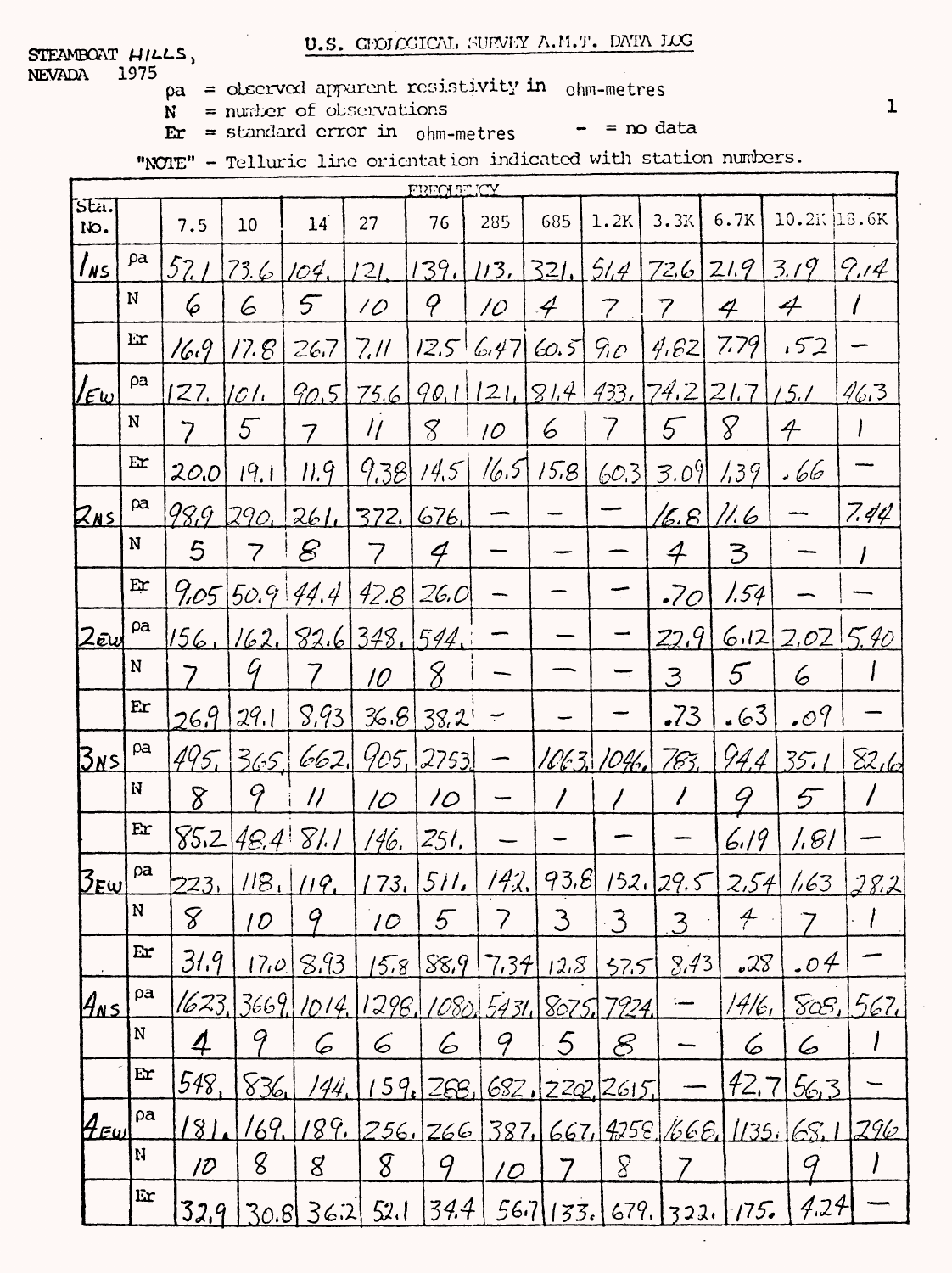STEANBOAT HILLS, NEVADA  $1975$ 

 $pa = observed$  apparent resistivity in ohm-metres

 $N =$  number of observations

 $\mathbf{Er} = \mathbf{standard} \text{ error in } \text{ohm-metres}$ 

 $=$  no data

"NOIE" - Telluric line orientation indicated with station numbers.

U.S. GLODOGICAL SURVEY A.M.T. DATA LOG

| FREOLITICY<br>sta.                                               |                                                    |      |                                                                             |                                                                      |                                                                                                                         |                                                                  |                                                                                                                      |                                  |                                                                                |                                                        |                                                                                                                                                                                                  |                                                                                                                                                                                                                                                           |
|------------------------------------------------------------------|----------------------------------------------------|------|-----------------------------------------------------------------------------|----------------------------------------------------------------------|-------------------------------------------------------------------------------------------------------------------------|------------------------------------------------------------------|----------------------------------------------------------------------------------------------------------------------|----------------------------------|--------------------------------------------------------------------------------|--------------------------------------------------------|--------------------------------------------------------------------------------------------------------------------------------------------------------------------------------------------------|-----------------------------------------------------------------------------------------------------------------------------------------------------------------------------------------------------------------------------------------------------------|
|                                                                  | 7.5                                                | 10   | 14                                                                          | 27                                                                   | 76                                                                                                                      | 285                                                              | 685                                                                                                                  | 1.2K                             | 3.3K                                                                           | 6.7K                                                   |                                                                                                                                                                                                  |                                                                                                                                                                                                                                                           |
| pa                                                               | 60.4                                               | 669. |                                                                             |                                                                      |                                                                                                                         |                                                                  |                                                                                                                      |                                  |                                                                                |                                                        | 12c.                                                                                                                                                                                             | 300                                                                                                                                                                                                                                                       |
| $\boldsymbol{\mathrm{N}}$                                        | 7                                                  | 6    | 5                                                                           | 7                                                                    | 5                                                                                                                       | 12                                                               | 4                                                                                                                    | 10                               | 7                                                                              | 8                                                      | 10                                                                                                                                                                                               | $\prime$                                                                                                                                                                                                                                                  |
| Er                                                               | 19.9                                               | 368, | 155.                                                                        |                                                                      |                                                                                                                         |                                                                  | 213.                                                                                                                 | 158.                             | 243,                                                                           | $\mu$ 9                                                | 7.86                                                                                                                                                                                             |                                                                                                                                                                                                                                                           |
| pa                                                               | 743.                                               | 102  |                                                                             | 59.6                                                                 |                                                                                                                         |                                                                  | 181.                                                                                                                 |                                  |                                                                                |                                                        |                                                                                                                                                                                                  |                                                                                                                                                                                                                                                           |
| N                                                                | 5                                                  | 6    | 6                                                                           | 5                                                                    | $\mathcal{U}$                                                                                                           | 9                                                                |                                                                                                                      | 12                               | Ý                                                                              | $8^{\circ}$                                            | 7                                                                                                                                                                                                |                                                                                                                                                                                                                                                           |
| Er                                                               | 110 <sub>1</sub>                                   | Z4.4 | 23.2                                                                        | 13.4                                                                 |                                                                                                                         |                                                                  |                                                                                                                      |                                  |                                                                                |                                                        | 3.67                                                                                                                                                                                             |                                                                                                                                                                                                                                                           |
| $\alpha$                                                         |                                                    |      |                                                                             |                                                                      |                                                                                                                         |                                                                  |                                                                                                                      |                                  |                                                                                | 27.7                                                   | 14.7                                                                                                                                                                                             | 11.7                                                                                                                                                                                                                                                      |
| N                                                                | $\overline{U}$                                     | 9    | 10 <sup>o</sup>                                                             | 7                                                                    | 5 <sup>7</sup>                                                                                                          | $15-$                                                            | 10                                                                                                                   | 7                                | $\overline{\prime}$                                                            | 10                                                     | 6                                                                                                                                                                                                |                                                                                                                                                                                                                                                           |
| Ex                                                               |                                                    |      |                                                                             |                                                                      |                                                                                                                         |                                                                  |                                                                                                                      |                                  |                                                                                |                                                        | $\sqrt{92}$                                                                                                                                                                                      |                                                                                                                                                                                                                                                           |
| pa                                                               |                                                    |      |                                                                             |                                                                      |                                                                                                                         |                                                                  |                                                                                                                      |                                  |                                                                                |                                                        |                                                                                                                                                                                                  | 2.39                                                                                                                                                                                                                                                      |
| N                                                                | $\overline{O}$                                     | 13   | 10 <sup>°</sup>                                                             | 12                                                                   | $/ \nmid$                                                                                                               |                                                                  | 10                                                                                                                   | 8                                | 5                                                                              | 10                                                     | 8                                                                                                                                                                                                |                                                                                                                                                                                                                                                           |
| $E$ r                                                            |                                                    |      | .79                                                                         |                                                                      |                                                                                                                         |                                                                  |                                                                                                                      |                                  |                                                                                |                                                        | 57/                                                                                                                                                                                              |                                                                                                                                                                                                                                                           |
| $\alpha$                                                         |                                                    |      |                                                                             |                                                                      |                                                                                                                         |                                                                  |                                                                                                                      |                                  |                                                                                |                                                        |                                                                                                                                                                                                  | <u>185 20.4</u>                                                                                                                                                                                                                                           |
| N                                                                | 8                                                  | Ý    | E                                                                           |                                                                      | 7                                                                                                                       | 8                                                                | $\mathcal{Z}$                                                                                                        |                                  | $\mathcal{Z}$                                                                  | 6                                                      | 6                                                                                                                                                                                                |                                                                                                                                                                                                                                                           |
| Er                                                               |                                                    |      |                                                                             |                                                                      |                                                                                                                         |                                                                  |                                                                                                                      | $\overline{\phantom{0}}$         |                                                                                |                                                        |                                                                                                                                                                                                  |                                                                                                                                                                                                                                                           |
| ρa                                                               |                                                    |      |                                                                             |                                                                      |                                                                                                                         |                                                                  |                                                                                                                      |                                  |                                                                                |                                                        | 14.7                                                                                                                                                                                             | 7/14                                                                                                                                                                                                                                                      |
| N                                                                | 6                                                  | 10   | 8                                                                           | $\mu$                                                                |                                                                                                                         | Ч                                                                | $\hat{\tau}$                                                                                                         |                                  |                                                                                | $\overline{5}$                                         | 10                                                                                                                                                                                               |                                                                                                                                                                                                                                                           |
| Er                                                               |                                                    |      |                                                                             |                                                                      |                                                                                                                         |                                                                  |                                                                                                                      |                                  |                                                                                |                                                        |                                                                                                                                                                                                  |                                                                                                                                                                                                                                                           |
| ρa                                                               |                                                    |      |                                                                             |                                                                      |                                                                                                                         |                                                                  |                                                                                                                      |                                  |                                                                                |                                                        |                                                                                                                                                                                                  | 146.                                                                                                                                                                                                                                                      |
| ${\bf N}$                                                        | C                                                  | 8    | $\frac{1}{2}$                                                               | 10 <sup>2</sup>                                                      |                                                                                                                         |                                                                  |                                                                                                                      |                                  |                                                                                |                                                        | $\overline{\mathcal{J}}$                                                                                                                                                                         |                                                                                                                                                                                                                                                           |
| $\mathbf{E}$ r                                                   |                                                    |      |                                                                             |                                                                      |                                                                                                                         |                                                                  |                                                                                                                      |                                  |                                                                                |                                                        |                                                                                                                                                                                                  |                                                                                                                                                                                                                                                           |
| ρa                                                               |                                                    |      |                                                                             |                                                                      |                                                                                                                         |                                                                  |                                                                                                                      |                                  |                                                                                |                                                        |                                                                                                                                                                                                  | 179                                                                                                                                                                                                                                                       |
| N                                                                | 10 <sub>1</sub>                                    | 12   | $\prime$                                                                    | 12                                                                   | 10 <sup>°</sup>                                                                                                         | 3                                                                |                                                                                                                      |                                  |                                                                                | $\eta$                                                 | 8                                                                                                                                                                                                |                                                                                                                                                                                                                                                           |
| Er                                                               |                                                    |      | 27.1                                                                        |                                                                      |                                                                                                                         |                                                                  |                                                                                                                      |                                  |                                                                                |                                                        |                                                                                                                                                                                                  |                                                                                                                                                                                                                                                           |
| $\mathfrak{E}_{\sf E}\omega$<br>$\mathcal{E}_{\mathsf{E}\omega}$ | $Z_{\ell}$ s'<br>TEw<br><u> 845 </u><br><u>REw</u> |      | 678<br>32.3<br>6.781<br>6.15<br>35.2<br>4,48<br>85.0<br>11.9<br>734<br>64.7 | 15.61/4.8<br>1.56<br><u>32.0 27.7</u><br>1.96<br>11.6<br>531<br>50,3 | [256, 273]<br>85.3<br>49.9<br>40.0 29.6 40.7 <br>5.33   8.27 <br>460240607<br>$3.66$ 7.74<br>2.59<br>$858$ 201.<br>21.6 | .65<br>71.9<br> .68 <br>225.<br><u> 10.</u> 9<br>421.545<br>59.2 | 26.1118.9<br>$59.8$ 115.<br>$+13$<br>39.2 89.8 117.<br>5.59<br>2331<br><u> 10 </u><br>[23.4]<br>  2  <br>ון $7.4\pm$ | 366<br>12<br>113<br>470.<br>56.5 | $1.20$ 3.90   1.87   7.42  <br>$6.30$ $15.8$ $15.4$ $213.$<br>140.<br>4.6524.9 | 4.92<br>1.90:6.66 4.30 14.2 <br>$119.0$ 153. 674. 166. | 114.  188.  1399.  1409.  1322.  232.<br> 325 317 38.4 <br>$7.05$ $11.56$ $42.2$ $226$ , $54.7$ $2.56$<br>23.3 37.0 29.2 57.6 63.9 97.0 <br>7/3<br>15,5 29.5 54.8 42.4 152, 65,5<br>6.30<br>13.1 | $10.2K$ 18.6K<br>$34.2$ $270.$<br>3.50<br>$12.8^{\circ}$<br>6.51<br>1.34<br>94.863.6<br>1,40<br>7.20<br><u> 28,3 </u><br>1.49<br><u> 58</u><br>72,7<br><u> 208, </u><br>$\overline{\mathcal{O}}$<br>6.53<br><u> 10.8 </u><br>143.<br>116<br>706<br>[2.28] |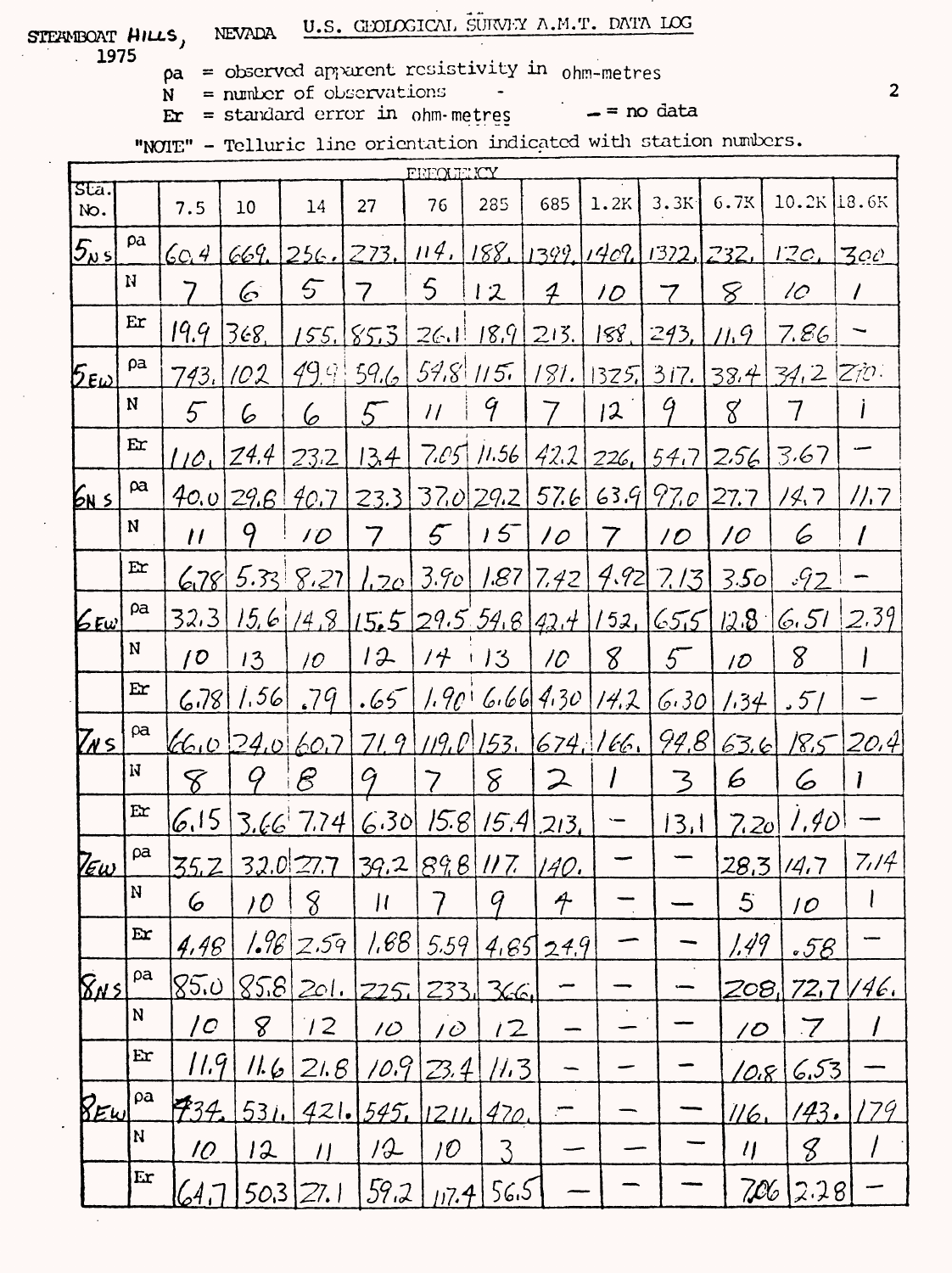**STEAMBOAT** HILLS,<br>1975 **NEVADA** 

 $\rho$ a = observed apparent resistivity in ohm-metres

= number of observations  $N$  $\mathbf{E} \mathbf{r}$  = standard error in ohm-metres

 $-$  = no data

"NOTE" - Telluric line orientation indicated with station numbers.

|                        | FREQUE ICY              |                                                           |                                                           |                     |                          |                            |                |                   |               |                |                 |                     |           |
|------------------------|-------------------------|-----------------------------------------------------------|-----------------------------------------------------------|---------------------|--------------------------|----------------------------|----------------|-------------------|---------------|----------------|-----------------|---------------------|-----------|
| Sta.<br>No.            |                         | 7.5                                                       | 10                                                        | 14                  | 27                       | 76                         | 285            | 685               | 1.2K          | 3.3K           | 6.7K            | $10.2K$ 18.6K       |           |
| $q_{\mu s}$            | pa                      | 21.5                                                      | 17.2                                                      | 13.8                | 17.9                     | 11.6                       | 13.5           |                   |               |                | 14,2            | 5.27                | 5.43      |
|                        | N                       | 8                                                         | 8                                                         | 6                   | 10                       | 6                          | 8              |                   |               |                | 7               | 6                   |           |
|                        | Er                      | 2.73                                                      | 2.15                                                      | 1.43                | 9,56                     | 1.10                       | 2.05           |                   |               |                | 1.37            | .68                 |           |
| $9_{E\omega}$          | ρa                      | 7.86                                                      | 6.72                                                      | 5,21                | 6.52                     | 7.34                       | 6.39           |                   |               |                | 3.11            | 1.76                | 7.65      |
|                        | N                       | $\overline{7}$                                            | 10 <sup>°</sup>                                           | 10                  | 9                        | 7                          | 8              |                   |               |                | 6               |                     |           |
|                        | Er                      | 1,87                                                      | .50 <sub>1</sub>                                          | .52                 | .69                      | .49                        | 563            |                   |               |                | $  \cdot  $     | $\mathcal{L}$       |           |
| <u>  20 Ns  </u>       | $\beta$ a               | 54,5                                                      | 105.                                                      | 43.3                | $23.5$ $19.9$            |                            | 68.6 132. 174. |                   |               | 98.1           |                 | $33.4$ 23.3 $1/5.4$ |           |
|                        | N                       | 8                                                         | $\overline{O}$                                            | 10 <sup>°</sup>     | $\overline{\mathcal{V}}$ | 7                          | $\mu$          | 5 <sup>7</sup>    | 8             | 9              | $\overline{C}$  | 8                   |           |
|                        | Er                      | 10.2                                                      | 39.6                                                      | 7.23                | 1.90                     | 3.49                       | 11.7           | <u>55.0  </u>     | 516           | 15.1           | 3.63            | 1.53                |           |
| $ O \varepsilon$ w $ $ | pa                      | 38.0                                                      | 21.6                                                      | 17.7                | 16.9                     |                            | [40.8, 13.28]  |                   | $23.0$ 103,   | 65.4           | 25.9            | 10.6                | 62.4      |
|                        | ${\bf N}$               | 6                                                         | 9                                                         | 1 D                 | I                        | 6                          | 9              | 9                 | $\mathcal{G}$ | $5\overline{}$ | 5               | 6                   |           |
|                        | $E$ r                   | 7.72                                                      | 2.46                                                      | 3.70                | 2.87                     | 9,15                       | 566            | 1.90 <sub>1</sub> | 26.4          | 17.9           | 3.10            | 1,03                |           |
| <u>  ns</u>            | $\alpha$                | <u> 126. </u>                                             | 116.                                                      | 173                 | <u>31, 1</u>             | 324                        | 46.7           |                   | 146.1238.     | 591            | 107             | 41.5                | 99.3      |
|                        | N                       | $\mathcal{L}$                                             | 6.                                                        | 5 <sup>7</sup>      | 7                        | 7                          | 8              | 6                 | 10            | 7              | 7               | 10                  |           |
|                        | E                       | 17,1                                                      | 20.7                                                      | 92.7                | 3,44                     | 7,45                       | 9.20           | 21.1              | 436           | 120.           | 6.28            | 8.39                |           |
| $\ \mu_{\text{EW}}\ $  | ρa                      |                                                           | 56.012.3                                                  | 28.83               |                          |                            | 20.132.261.7   |                   | 57.9 234.     | 61.0           | 7/3             | 12.4                | [213.5]   |
|                        | N                       | 5                                                         | 6                                                         | 8                   | П                        | 6                          |                | 5                 | 8             | 10             | 5               | 7                   |           |
|                        | $\mathbf{E}$            | <u>18,6</u>                                               | 14.7                                                      | 8.52                | 1.85                     | 4,51                       | 13.5           | 15.9              | 71.8          | 5.11           | 10.5            | .50                 |           |
| <u> 12nsl</u>          | pa                      | 23.8                                                      | 19, 4                                                     | <u>16,6</u>         | 7.63                     | 3.8                        |                |                   |               |                | <u>.12</u>      | <u> 16</u>          | .03       |
|                        | N                       | $\boldsymbol{\mathsf{H}}$                                 | $\mathcal{U}% _{M_{1},M_{2}}^{\alpha,\beta}(\varepsilon)$ | $\overline{\prime}$ | 12                       | $\overline{1}\overline{0}$ |                |                   |               |                | 7               | $\bm{\mathcal{F}}$  | $\cdot$ [ |
|                        | Er                      | 3.19                                                      | 1.7 <sub>O</sub>                                          | 1.79                | .24                      | <u>.10</u>                 |                |                   |               |                | .01             | 101                 |           |
| 12.5                   | ρa                      | 116,                                                      | 123,                                                      | <u>766</u>          | 497                      | 40.2                       |                |                   |               |                | $-04$           |                     | .37       |
|                        | N.                      | $\mathcal{H}% _{M_{1},M_{2}}^{\alpha,\beta}(\varepsilon)$ | $\partial$                                                | $\boldsymbol{l}$    | $\sqrt{C}$               | 6                          |                |                   |               |                | $\overline{10}$ |                     |           |
|                        | $\mathbf{E} \mathbf{r}$ | [7,63]                                                    | 8.09                                                      | 6.50                | 3,28                     | 3.01                       |                |                   |               |                | <u> 01ء</u>     | .00                 |           |

 $\overline{\mathbf{3}}$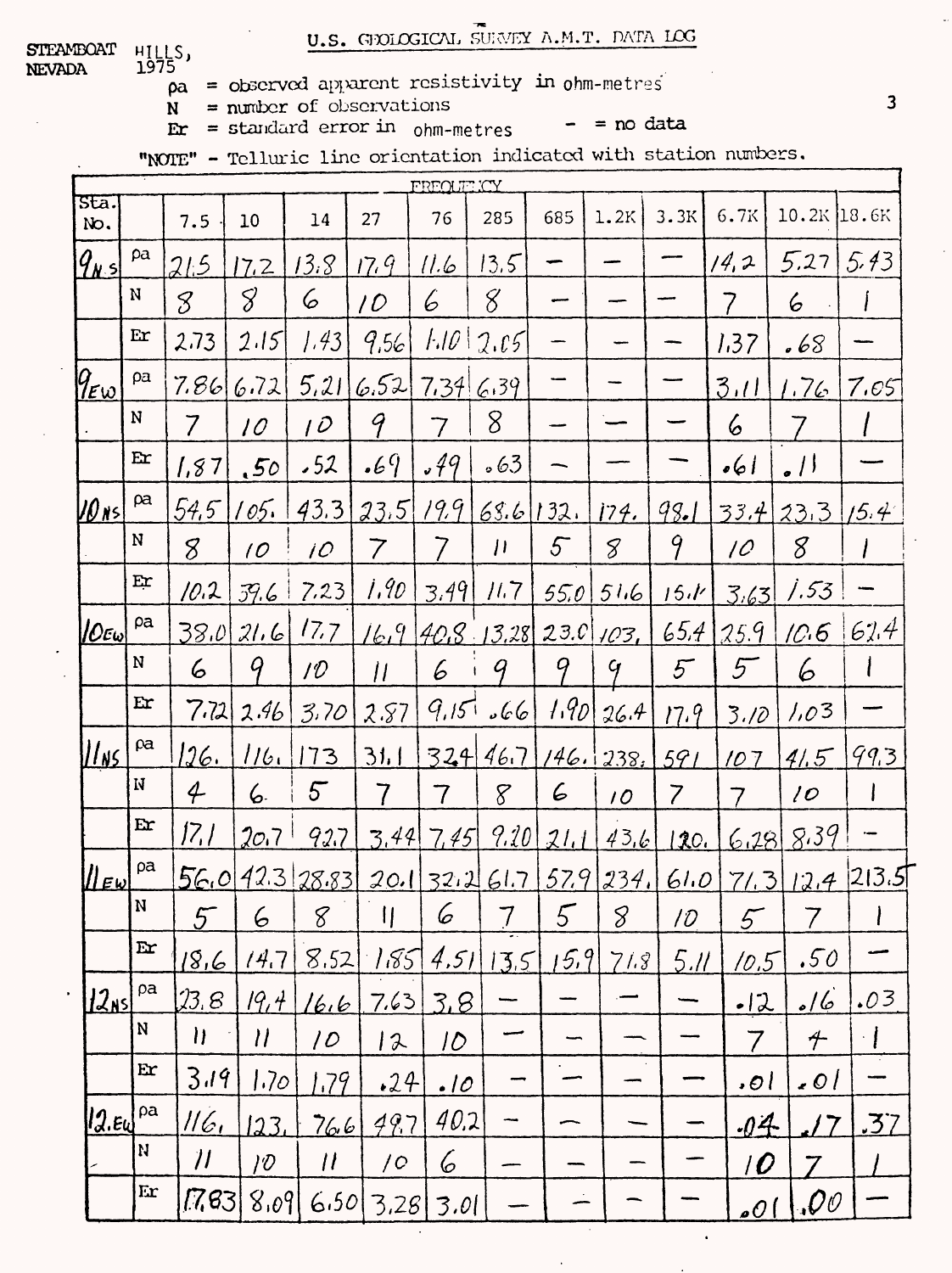U.S. GENERAL SURVEY A.M.T. DATA LOG

STEAMBOAT HILLS, NEVADA

- 1975  $\rho a = \text{observed}$  apparent resistivity in ohm-metres
	- $N =$  number of observations
	- $E r =$  standard error in ohm-metres  $-$  = no data
		-

"NOTE" - Telluric line orientation indicated with station numbers.

|                          | <b>VOLTO DE CY</b>  |                  |                    |                                                      |                     |                 |                          |                |               |                 |                 |                          |               |
|--------------------------|---------------------|------------------|--------------------|------------------------------------------------------|---------------------|-----------------|--------------------------|----------------|---------------|-----------------|-----------------|--------------------------|---------------|
| 3E <sub>1</sub><br>No.   |                     | 7.5              | 10                 | 14                                                   | 27                  | 76              | 285                      | 685            | 1.2K          | 3.3K            | 6.7K            | $10.2K$ 18.6K            |               |
| $J$ دىر                  | pa                  |                  | $154.$ 326. [72]   |                                                      | 220.381             |                 | 548                      | 1142           |               | 263.            | 61.8            | 242291                   |               |
|                          | N                   | 5                | 8                  | 8                                                    | 10 <sup>°</sup>     | 8               | İι                       | 4              |               | 7               | $5^{\circ}$     | 6                        |               |
|                          | $E$ r               | 2E.4             | 142                | 15.6                                                 | 19.5                | 8.94            | 62.3                     | 103.           |               | 51.7            | 14.5            | 2.09                     |               |
| $25$ EW                  | pa                  | 719.             | 190.               | 162                                                  | 236.                |                 | 333.596.307.             |                |               | 59,1            | 70,4\           | 6.06                     | 9.29          |
|                          | N                   | 8                | 14                 | 10                                                   | 13                  | 10              | 12                       |                |               | 10 <sup>°</sup> | G               | 8                        | ŀ             |
|                          | Er                  | 3128             | 20.9               | 16,2                                                 | 15.9                | 15.7            |                          | $84,5$   20.0  |               | 10.3            | 693             | . 24                     |               |
| $ 14_{\nu5} $            | $\beta$ a           | $R, \mathcal{E}$ | $14.3$ $14.8$      |                                                      | 15.0                | 18.4            | 27.11                    | 766            | 11. I         | 115.            | 305.            | 8.79                     | 25.7          |
|                          | ${\bf N}$           | 8                | $\boldsymbol{\mu}$ | $\overline{\mathcal{O}}$                             | 10 <sup>°</sup>     | 10              | 10 <sup>°</sup>          | 5 <sup>2</sup> | 72            | 8               | 7               | 9                        |               |
|                          | Er                  | 2.16             |                    | $1.25$ $2.48$                                        | .79                 | 1.33            | 4.85                     | 6.63           | .70           | <u> 21.1 </u>   | 25.8            | .47                      |               |
| $14_{E\omega}$           | $\rho$ a            | 29.6             |                    | $23.3$ $17.2$                                        |                     |                 | $16.3$ 28.1 32.1         |                | 229.   343.   | 48,             | (8,7)           | 11.8                     | .60           |
|                          | N                   | $\mathcal{U}$    | 13                 | 10 <sup>°</sup>                                      | 12                  | 10 <sup>°</sup> | $\eta$                   | 6              | $\mathcal{G}$ | 6               | 10              | 1O                       | $\ell$        |
|                          | Er                  | 2.16             | 2.73               | 1.O                                                  | 1.37                | $2.10^{1}$      | 1.31                     | 463            | 71.6          | 30.9            | 1.19            | .56                      |               |
| 15ns                     | $\beta a$           | 50.9             | 72.1               | 53.9                                                 | 41.2                |                 | 38.430.591.3             |                | 155.          | 167.            | 68.5            | 25.8                     | 55.           |
|                          | N                   | 7                | 10 <sub>1</sub>    | 6                                                    | ව                   | 5               |                          |                | 4             | 6               | 5               | 6                        |               |
|                          | Er                  | 8.52             |                    | $11.5$ 8.23                                          | 7.45                | 3.38            |                          |                | 84.7          | 45.3            | 1.98            | <u>1.B9</u>              |               |
| $ 5_{\tilde{e} \omega} $ | pa                  | <u>ا م72</u>     |                    | 28.516.4                                             |                     |                 | 25.8 25.8 24.9 24.0 141. |                |               |                 | $40.7$ 25.2     |                          | $13.4$ $17.6$ |
|                          | ${\bf N}$           | 9                |                    | $\left  \begin{array}{c c} 11 & \end{array} \right $ | 10                  | 8 <sup>1</sup>  | 3                        | 3              | 3             | 5               | $5\overline{)}$ | $4 -$                    |               |
|                          | $\mathbf{r}$        | 3.5              | 2.88               | 1.23                                                 | 4,74                | 1.99            | $-35$                    | 1.2            | 18,6          | 2.01            | [.54]           | 1.42                     |               |
| $ V_{\rm ONS} $          | pa                  | 87.7             | 234                | 182.                                                 | 458,                | 242             |                          |                |               | 126,            | 196.            | 161.                     | 202           |
|                          | ${\bf N}$           | 5 <sup>6</sup>   | 10                 | $5-$                                                 | $\overline{\prime}$ | 5               |                          |                |               | l               | 8               | $\mathbf{I}$<br>$\alpha$ |               |
|                          | $\mathbf{E}$        | 11.2             | 19.6               | 89.1                                                 | 39.0                | 69.9            |                          |                |               |                 | 29.3            |                          |               |
| $\mathscr{U}$ cw         | $\overline{\rho}$ a |                  | 123.285            | 117 <sub>4</sub>                                     | 215.                | 217.            |                          |                |               |                 | 25.5            | 22.9                     | 99.6          |
|                          | N                   | 5 <sup>7</sup>   | q                  | $5-$                                                 | 9                   | $5-$            |                          |                | ⇜             |                 | 6               | $5\overline{}$           |               |
|                          | Er                  | 21.6             | 51.0               | 24.8                                                 | 16.3                | 5.92            |                          |                |               |                 | .93             | .97                      |               |
|                          |                     |                  |                    |                                                      |                     |                 |                          |                |               |                 |                 |                          |               |

4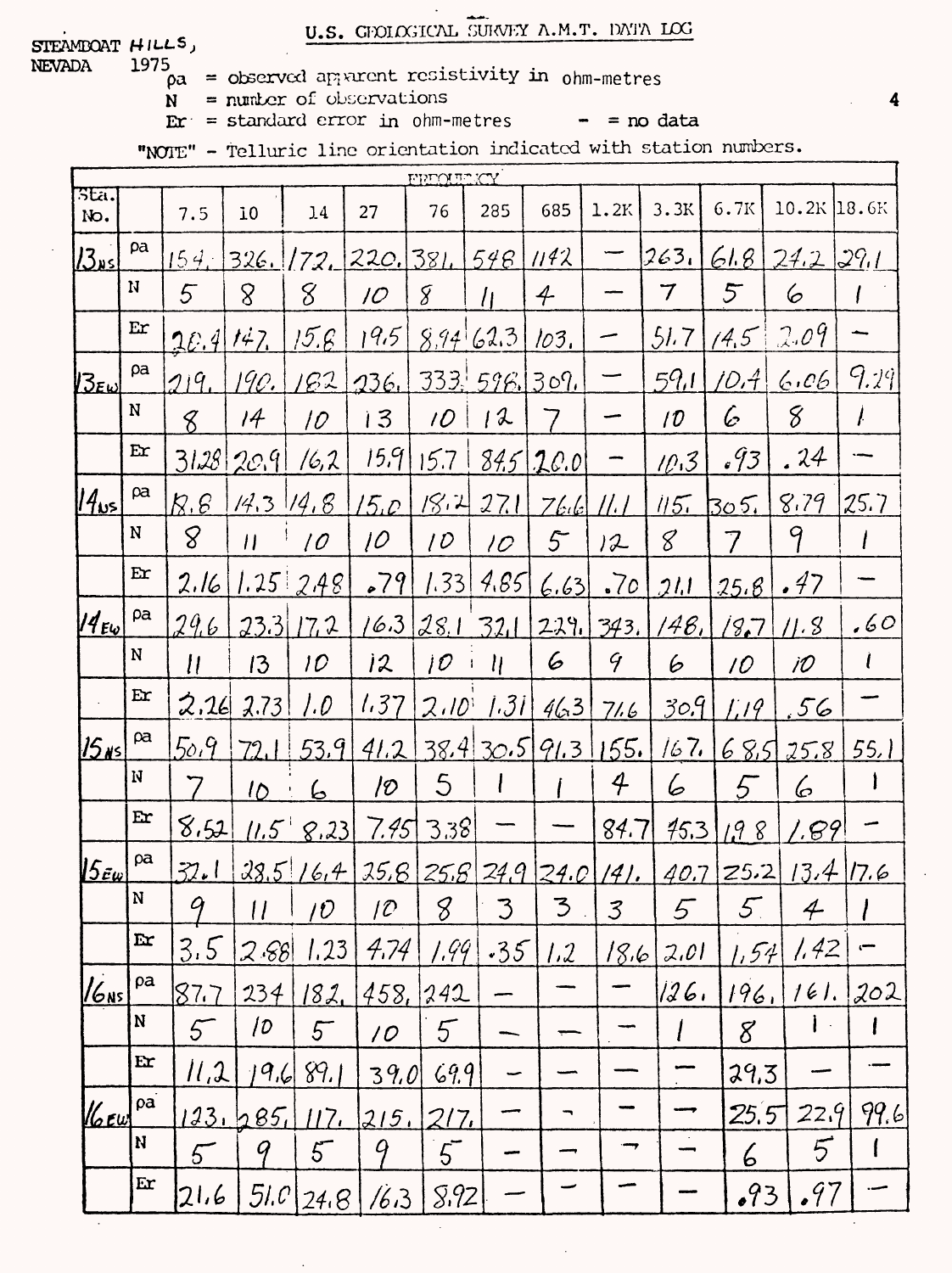U.S. GEOLOGICAL SURVEY A.M.T. DATA LOG

STEAMBOAT HILLS, NEVADA

1975  $\rho a =$  observed apparent resistivity in ohm-metres

= number of observations  $N$ 

 $\mathbf{E} \mathbf{r} = \text{standard error in }$  ohm-metres

 $-$  = no data

"NOIE" - Telluric line orientation indicated with station numbers.

|                  | FREOUTNCY   |                |                  |                           |                           |                          |                          |      |                 |                          |                               |                          |              |
|------------------|-------------|----------------|------------------|---------------------------|---------------------------|--------------------------|--------------------------|------|-----------------|--------------------------|-------------------------------|--------------------------|--------------|
| sta.<br>No.      |             | 7.5            | 10               | 14                        | 27                        | 76                       | 285                      | 685  | 1.2K            | 3.3K                     | 6.7K                          | $10.2K$ 18.6K            |              |
| 17 <sub>w5</sub> | pa          | <u>849.</u>    | 110.             | 73.3                      | 90.2                      | 87.7                     |                          |      |                 |                          | $\mathcal{H}$ . $\mathcal{I}$ | 4,07                     | 5.03         |
|                  | N           | 7              | 5 <sup>7</sup>   | 6                         | 10                        | $\overline{\mathcal{U}}$ |                          |      |                 |                          | $5^{\circ}$                   | $\overline{\mathcal{F}}$ |              |
|                  | Er          | 21.4           | 32.34            | 8,46                      | 7.13                      | 4,71                     |                          |      |                 |                          | 1.09                          | 21                       |              |
| $ Z_{E\omega} $  | pa          | 74.3           |                  | 99.3 39.5 24.8 36.3       |                           |                          |                          |      |                 |                          | 6.0                           | 5,20                     | .74          |
|                  | N           | $5\overline{}$ | 8                | $\mathcal{S}_{0}$         | $\mathcal{U}$             | 6                        |                          |      |                 |                          | 6                             |                          |              |
|                  | Er          | 16.3           | 7.19             | 3.01                      | 2.62                      | 1.64                     |                          |      |                 |                          | .33                           | .17                      |              |
| $8\nu s$         | pa          | 44.1           |                  | 398489                    |                           | 55.3851138               |                          |      |                 | 153                      | 112.                          | 83.9                     | 576          |
|                  | N           | 5              | 7                | 9                         | 6                         | $\eta$                   | 4                        |      |                 | $\prime$                 | $\boldsymbol{\mathcal{F}}$    | 5                        |              |
|                  | Er          | 4.92           |                  | $5.66$ 7.43 $8.43$ $5.67$ |                           |                          | 13.9                     |      |                 |                          | 24.8                          | 9.40                     |              |
| $18\epsilon$ u   | ρa          | 168.           | 127 <sub>e</sub> |                           |                           |                          | 106. 127, 148. 233.      |      | <u>368,896.</u> | <u>138. l</u>            |                               | 33.821.1                 | 40.3         |
|                  | ${\bf N}$   | 5 <sup>7</sup> | 12               | 10 <sup>°</sup>           | $\overline{O}$            | $\overline{\mathcal{O}}$ | 7                        | 8    | 5               | 3                        | 8                             |                          |              |
|                  | Er          | 32.2           | 9.10             | 13.4                      | 727                       | $10.3$ <sup>1</sup>      | 11.9                     | 25.0 | 112.            | 68.1                     | .95                           | $-73$                    |              |
| $ 9_{\sf NS} $   | ρa          | 56.4           |                  | 32.4 42.6                 | $\varphi_{1,\mathcal{O}}$ |                          | 60.227.3                 |      |                 |                          | $\mathcal{L}o.9$              |                          | 5.63/1.53    |
|                  | $\mathbf N$ | 8              | $\mu$            |                           | 10 <sup>°</sup>           | 6                        | $\overline{1}$           |      |                 |                          | $8\overline{8}$               | $5\overline{ }$          |              |
|                  | Er          | 10.4           |                  | 6.02 5.43                 |                           | 6.53 5.11                | 2.83                     |      |                 |                          | 1,22                          | .46                      |              |
| $19_{Ew}$        | ρa          | 54.7           |                  | 36.9 37.4 36.9 44.7 23.6  |                           |                          |                          |      |                 |                          | <u>3.46</u>                   | <u>1.80</u>              | 6.05         |
|                  | N           | 8 <sup>1</sup> | 11 8             |                           | 10 <sup>1</sup>           | $8^{\circ}$              | 10                       |      |                 |                          | 12                            | $\overline{7}$           | $\mathbf{I}$ |
|                  | Er          | $ l \bar l $   |                  | $4,33$ $2.26$ $2.09$      |                           | 1.52                     | 1.24                     |      |                 |                          | .27                           | .76                      |              |
| 2045             | ρa          | 71.O           |                  | 31.8 23.6 31.2            |                           | 65.6                     | 96.7                     |      |                 | 44,0                     | 73.7                          | 55.8                     | 15.3         |
|                  | ${\bf N}$   | 6              | 5 <sup>7</sup>   | 4                         | $\pmb{\mathcal{A}}$       | 9.                       |                          |      |                 |                          |                               | $5^-$                    |              |
|                  | $Ex$        | 11.9           | <u> 10.2</u>     | 6.89                      | 7.29                      | 7.92                     | 9.97                     |      |                 | 5.26                     | 9,07                          | 7.33                     |              |
| $20\epsilon$ W   | ρa          | 26.9           | 18,6             | 9.71                      |                           | 7.6821.5                 | 23.7                     |      |                 | 17.6                     |                               | 31.8355186.              |              |
|                  | N           | 5 <sup>2</sup> | 8                | 8                         | $\eta$                    | 8                        | $\overline{\mathcal{A}}$ |      |                 | $\overline{\mathcal{L}}$ | 8                             | 6                        |              |
|                  | Er          | 13.2           | 2.53             | 2.94                      | .43                       | .55                      | 1.53                     |      |                 | .44                      | 1.21                          | 1,38                     |              |

5